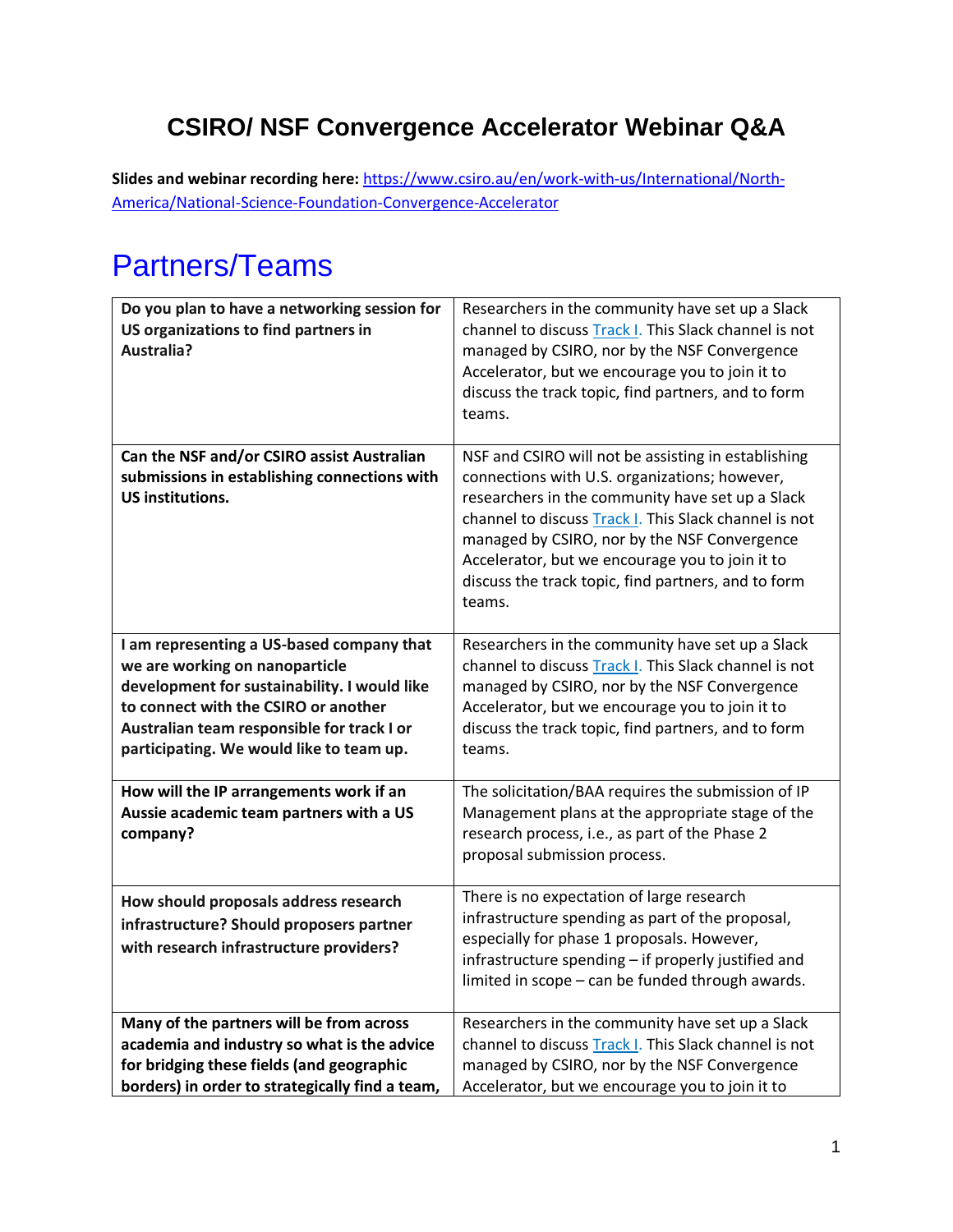| including fields that we may not have                                                                             | discuss the track topic, find partners, and to form                                                                                                                                                                                                                           |
|-------------------------------------------------------------------------------------------------------------------|-------------------------------------------------------------------------------------------------------------------------------------------------------------------------------------------------------------------------------------------------------------------------------|
| considered?                                                                                                       | teams.                                                                                                                                                                                                                                                                        |
| Can we have a consortium?                                                                                         | The solicitation/BAA points out that teams should be<br>multidisciplinary and multi-organizational. There<br>needs to be a single lead organization, but how the<br>rest of the team is organized is up to the team.                                                          |
| I am an overseas final-year PhD student []                                                                        | Funding opportunity is for research teams with a                                                                                                                                                                                                                              |
| My research focuses on the development of<br>materials for solar cells from sustainable                           | lead organization, not to individual researchers.                                                                                                                                                                                                                             |
| materials, am I eligible to apply for the fund<br>opportunity?                                                    |                                                                                                                                                                                                                                                                               |
| Can an early-stage researcher in Australia                                                                        | If the team meets the specific funding opportunity                                                                                                                                                                                                                            |
| working in sustainable materials for energy                                                                       | requirements, the team is eligible to apply for                                                                                                                                                                                                                               |
| area eligible for this accelerator? If yes, must<br>they be collaborated with an industry for the<br>accelerator? | funding through this call.                                                                                                                                                                                                                                                    |
| Can the application team consist purely of                                                                        | The multidisciplinary team cannot be solely                                                                                                                                                                                                                                   |
| Australian members, or must it have at least<br>1 US member?                                                      | Australian members.                                                                                                                                                                                                                                                           |
| International collaborators that are non-US                                                                       | The call allows funding of international sub-                                                                                                                                                                                                                                 |
| and non-Australian can be funded?                                                                                 | awardees as long as the proposal justifies why the<br>international expertise is needed for the project and<br>cannot be procured in the United States.                                                                                                                       |
| Required to collaborate with Industry                                                                             | Cross-cutting partnerships is a key element of the                                                                                                                                                                                                                            |
|                                                                                                                   | NSF Convergence Accelerator. Teams are required<br>to form partnerships; however, it may be with<br>industry and/or another sector such as government,<br>nonprofits, etc.                                                                                                    |
| <b>Cost Sharing</b>                                                                                               | Cost sharing in not permitted on NSF awards.                                                                                                                                                                                                                                  |
| How do we find the best partners?                                                                                 | Researchers in the community have set up a Slack<br>channel to discuss Track I. This Slack channel is not<br>managed by CSIRO, nor by the NSF Convergence<br>Accelerator, but we encourage you to join it to<br>discuss the track topic, find partners, and to form<br>teams. |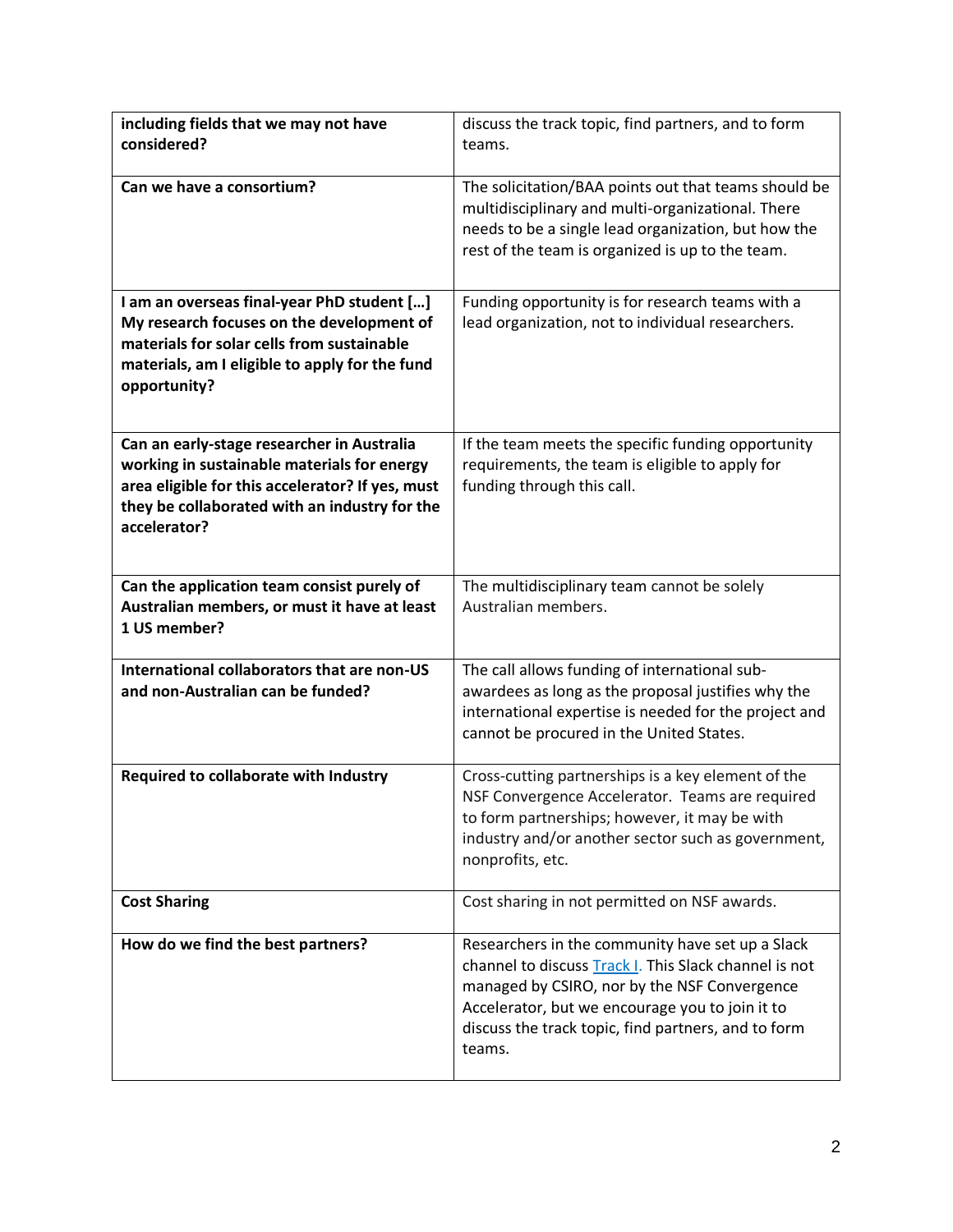| Submitters should identify partners that are known;<br>however, partners may be added after the letter of<br>intent and even during Phases 1 and 2. |
|-----------------------------------------------------------------------------------------------------------------------------------------------------|
| The NSF Convergence Accelerator program provides<br>teams a Program Director and coach, who may also<br>suggest partners to collaborate with.       |

# Alignment with CSIRO Missions

| Is the NSF Accelerator program focused only<br>on two missions: hydrogen and plastics? Or<br>can it be aligned with any of the missions?                                                                                                         | In order to be eligible for consideration of CSIRO<br>funding proposals can be aligned with any CSIRO<br>Mission that pertains to NSF's Track I. Applicants are<br>encouraged to reach out to the relevant CSIRO<br>Mission Lead to discuss how their Convergence<br>Accelerator proposal would support delivery against<br>the objectives of the Mission. Contact details for<br>each of the Mission Leads can be found on the CSIRO<br>Missions website. |
|--------------------------------------------------------------------------------------------------------------------------------------------------------------------------------------------------------------------------------------------------|------------------------------------------------------------------------------------------------------------------------------------------------------------------------------------------------------------------------------------------------------------------------------------------------------------------------------------------------------------------------------------------------------------------------------------------------------------|
| Are "proto" missions eligible to be<br>supported?                                                                                                                                                                                                | In order to be eligible for consideration of CSIRO,<br>funding proposals will need to be aligned with any of<br>the current cohort of CSIRO Missions that pertains to<br>NSF's Track I.                                                                                                                                                                                                                                                                    |
| Is it the case that only projects aligned with<br>the CSIRO Missions will be approved for<br>phase 2 after the committee has<br>recommended LOIs in phase 1? What if US<br>collaborators are not interested in these<br><b>CSIRO priorities?</b> | To be eligible for CSIRO funding in both Phase 1 and<br>Phase 2, applications must align with at least one of<br><b>CSIRO's Missions.</b>                                                                                                                                                                                                                                                                                                                  |
| Tackling AMR is one of CSRO's core mission<br>plans. Hence, do you think developing newer<br>and sustainable antimicrobials from plant<br>sources be a good fit for this program?                                                                | We encourage you to discuss this with the Mission<br>Lead for the Antimicrobial Resistance Mission to<br>determine how the Convergence Accelerator<br>proposal supports delivery against the objectives of<br>the Mission. Contact details for each of the Mission<br>Leads can be found on the CSIRO Missions website.                                                                                                                                    |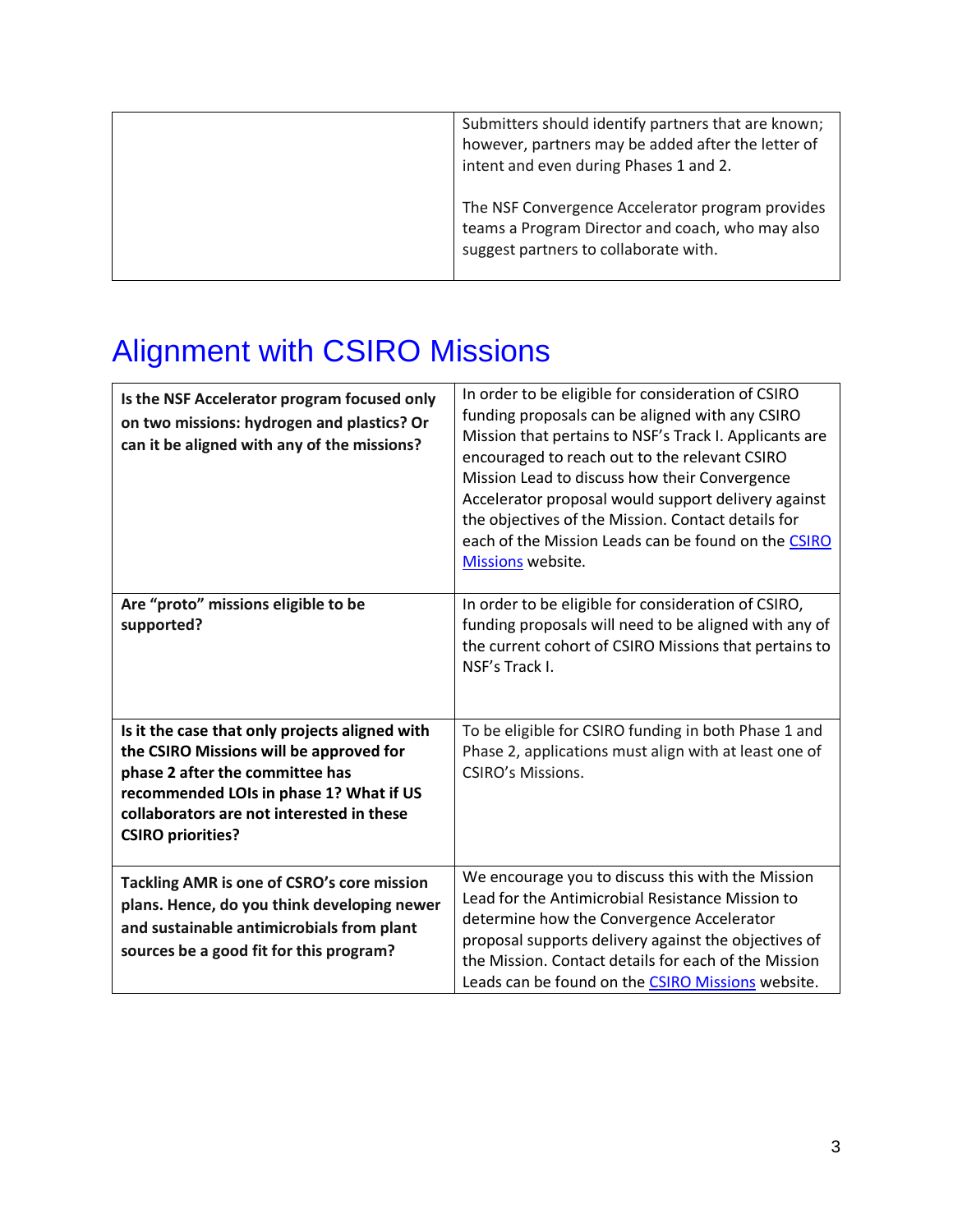## CSIRO Funding:

| If 2 US proposals with an Australian partner<br>are recommended for funding by NSF, what<br>happens if only one AUS partner is funded?<br>What happens to the US team/project whose<br>AUS partner is not funded? | Proposals that are selected for funding by NSF, will<br>be funded subject to budget availability.<br>CSIRO funding may supplement up to one Australian<br>partner. If a second proposal with an Australian<br>partner is accepted, the call does allow funding of<br>international sub-awardees as long as the proposal<br>justifies why the international expertise is essential<br>for the project and cannot be procured in the United<br>States. |
|-------------------------------------------------------------------------------------------------------------------------------------------------------------------------------------------------------------------|------------------------------------------------------------------------------------------------------------------------------------------------------------------------------------------------------------------------------------------------------------------------------------------------------------------------------------------------------------------------------------------------------------------------------------------------------|
| Do we need to be affiliated or 'linked' to<br><b>CSIRO to be considered for AUD255k?</b>                                                                                                                          | No, any Australian organization is eligible to apply.                                                                                                                                                                                                                                                                                                                                                                                                |
| If CSIRO is providing sponsorship for one<br>Australian team, does this mean CSIRO wants<br>to first decide which team to sponsor?                                                                                | NSF will select the recommended proposals for<br>award. Proposals with Australian organizations or<br>members on the team will then be presented to<br>CSIRO for consideration. From that list, CSIRO will<br>select one proposal to sponsor.                                                                                                                                                                                                        |
| How many submissions from Australia will be<br>allowed and sponsored by CSIRO?                                                                                                                                    | An unlimited number of submissions from Australia<br>is allowed. CSIRO will sponsor one proposal to be<br>awarded.                                                                                                                                                                                                                                                                                                                                   |
| What will happen if two or more teams with<br>Australian participates are recommended for<br>funding? Would CSIRO decide who is funded,<br>providing only one team can be funded?                                 | NSF will select the recommended proposals for<br>award. Proposals with Australian organizations or<br>members on the team will then be presented to<br>CSIRO for consideration. From that list, CSIRO will<br>select one proposal to sponsor.                                                                                                                                                                                                        |
| Is there a funding ceiling to AUS applicants,<br>in other words how AUS applicants would<br>access project costs >250K ?                                                                                          | An applicant's proposal budget may be awarded by<br>NSF up to 750,000 USD for Phase 1. If an Australian<br>organization is part of the awarded team, it is<br>possible that CSIRO may fund up to 255,000 AUD<br>that budget. The total award in either case will be<br>the equivalent of 750,000 USD.                                                                                                                                                |
| Is CSIRO also providing funding for Track H<br>and Track J?                                                                                                                                                       | No, CSIRO funding is only available for Track I:<br>Sustainable Materials for Global Challenges.                                                                                                                                                                                                                                                                                                                                                     |
| International collaborators that are non-US<br>and non-Australian can be funded?                                                                                                                                  | The call permits for funding of international sub-<br>awardees as long as the proposal justifies why the<br>international expertise is needed for the project and<br>cannot be procured in the United States.                                                                                                                                                                                                                                        |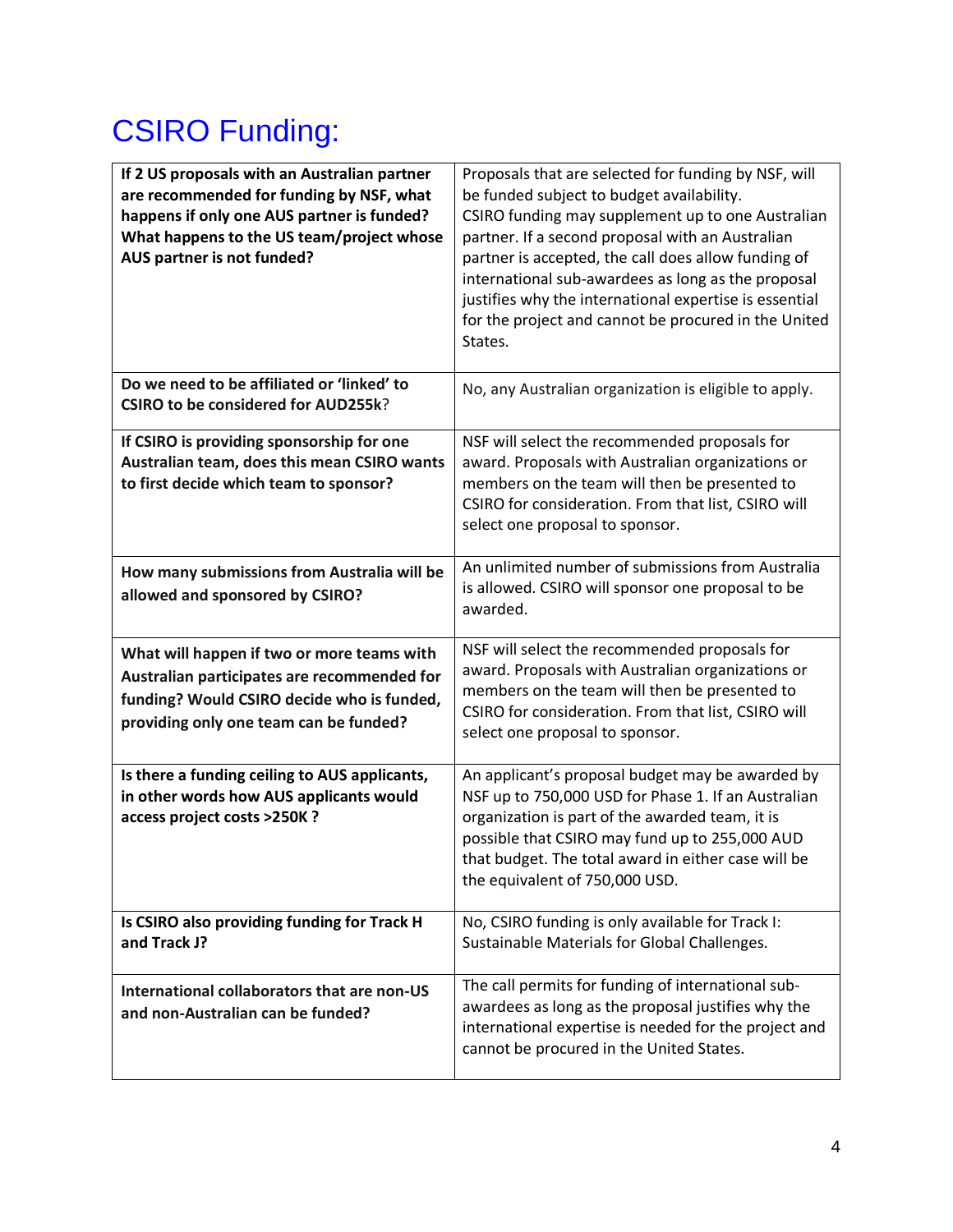| It feels like if only 1 Australian team is<br>funded, having an Australian collaborator in<br>a US team, that takes away a portion of the<br>total budget, would be a negative for the<br>budget, or am I misunderstanding | An applicant's proposal budget may be awarded by<br>NSF up to 750,000 USD for Phase 1. If an Australian<br>organization is part of the awarded team, it is<br>possible that CSIRO may fund up to 255,000 AUD<br>that budget. The total award in either case will be                                                                   |
|----------------------------------------------------------------------------------------------------------------------------------------------------------------------------------------------------------------------------|---------------------------------------------------------------------------------------------------------------------------------------------------------------------------------------------------------------------------------------------------------------------------------------------------------------------------------------|
| something?                                                                                                                                                                                                                 | the equivalent of 750,000 USD.                                                                                                                                                                                                                                                                                                        |
| Will industry partners be asked to contribute<br>in cash to the project?                                                                                                                                                   | Cost-sharing is not permitted on NSF awards. What<br>other partners may contribute on their own to the<br>research effort is not considered during the review<br>process.                                                                                                                                                             |
| What co-contribution levels are you looking<br>for in the projects?                                                                                                                                                        | Cost-sharing is not permitted on NSF awards.                                                                                                                                                                                                                                                                                          |
| <b>Clarification - Track J and H are also CSIRO</b><br>funded? Sorry it's not clear. So Australian<br>universities can also apply as lead or co lead<br>to track J and H?                                                  | Only Track I: Sustainable Materials for Global<br>Challenges is co-funded by CSIRO.<br>Australian universities or organizations interested in<br>Track H or J may participate under the regular rules<br>for international participation (it must be justified);<br>however, the organization cannot lead or co-lead<br>the proposal. |

## Which topics are eligible for Track I: Sustainable Materials?

| Do/can sustainable materials include<br>lignocellulose-derived?                                                      | Yes, this may potentially include lignocellulose-<br>derived materials. Submitters will have to provide<br>more details in their proposal to make the argument<br>of sustainability.                                                        |
|----------------------------------------------------------------------------------------------------------------------|---------------------------------------------------------------------------------------------------------------------------------------------------------------------------------------------------------------------------------------------|
| Would developing alternative and new<br>antimicrobials from plant sources be a good<br>fit? if yes, for which track? | This could be a potential fit for Tracks I or J. However,<br>which track your research question best fits into is for<br>you to determine given the language of the<br>solicitation/BAA and the workshop reports that led to<br>the tracks. |
| If an existing project with collaborators<br>covering 2 or more tracks wants to expand                               | Proposals will be judged by the content of the<br>proposal, and they will only be awarded per track -                                                                                                                                       |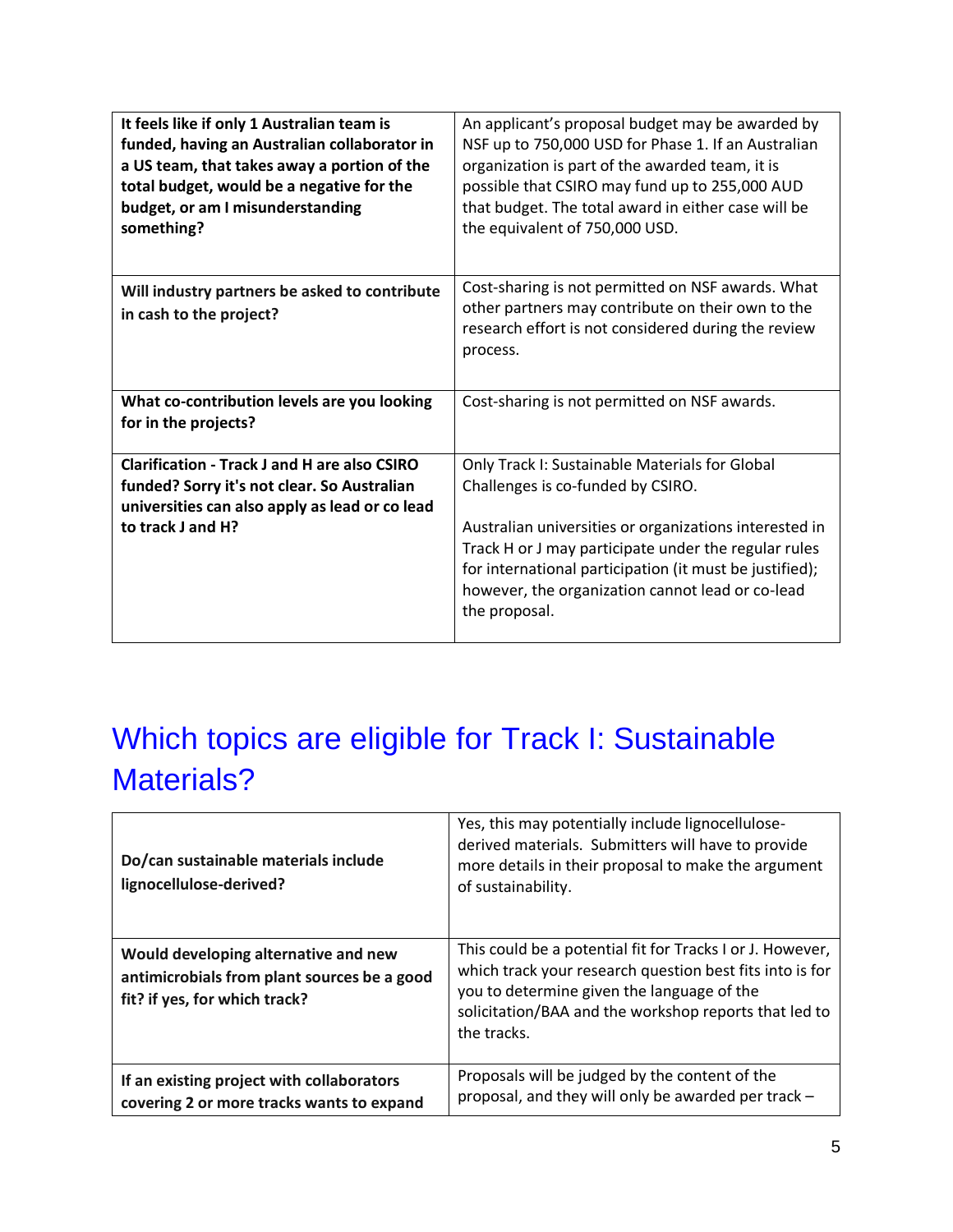| its research scope to the international arena,<br>will that be considered as a potential<br>application?                                            | not across tracks. What matters is that the proposal<br>meets the solicitation requirements and is<br>competitive during the review process, given all the<br>review criteria.                                                                                          |
|-----------------------------------------------------------------------------------------------------------------------------------------------------|-------------------------------------------------------------------------------------------------------------------------------------------------------------------------------------------------------------------------------------------------------------------------|
| Will aquaculture topics be considered within<br>the food Track?                                                                                     | It might. However, which track your research<br>question best fits into is for you to determine given<br>the language of the solicitation/BAA and the<br>workshop reports that led to the tracks.                                                                       |
| When will Tracks H and J be announced? Are<br>the other tracks of NSF are already closed<br>for call, e.g., Track J Food and Nutrition<br>Security? | Tracks H and J were announced simultaneously with<br>Track I, and all three tracks have the same deadlines.<br>For additional information see<br>https://beta.nsf.gov/funding/initiatives/convergence-<br>accelerator/updates/funding-opportunity-nsf-<br>convergence-0 |

# Application Logistics

| Is the LOI submitted in Australia and the USA<br>at the same time                       | Yes. One letter will be submitted to the NSF, (either<br>through the BAA or through the Solicitation). That<br>same letter must be sent to CSIRO at<br>globalapplications@csiro.au<br>All applications need to be submitted by 31 May<br>2022 at 5pm in the submitter's local time zone. |
|-----------------------------------------------------------------------------------------|------------------------------------------------------------------------------------------------------------------------------------------------------------------------------------------------------------------------------------------------------------------------------------------|
| Is the LOI submitted in Australia and USA the<br>same? Or we need two separate letters? | One letter will be submitted to the NSF (either<br>through the BAA or through the Solicitation). That<br>SAME letter will be sent to CSIRO at<br>globalapplications@csiro.au<br>All applications need to be submitted by 31 May<br>2022 at 5pm in the submitter's local time zone.       |
| Can we add partners after the LOI deadline?<br>Or they all need to be named in the LOI. | Yes, you may add partners after the LOI. The LOI is<br>used solely to allow NSF to coordinate a thorough<br>and effective review process. The LOI is not taken<br>into consideration during the review process.                                                                          |
| Could we confirm whether the funding is USD<br>or AUD?                                  | NSF awards are in USD. CSIRO awards for Australian<br>teams, if any, will be in AUD.                                                                                                                                                                                                     |